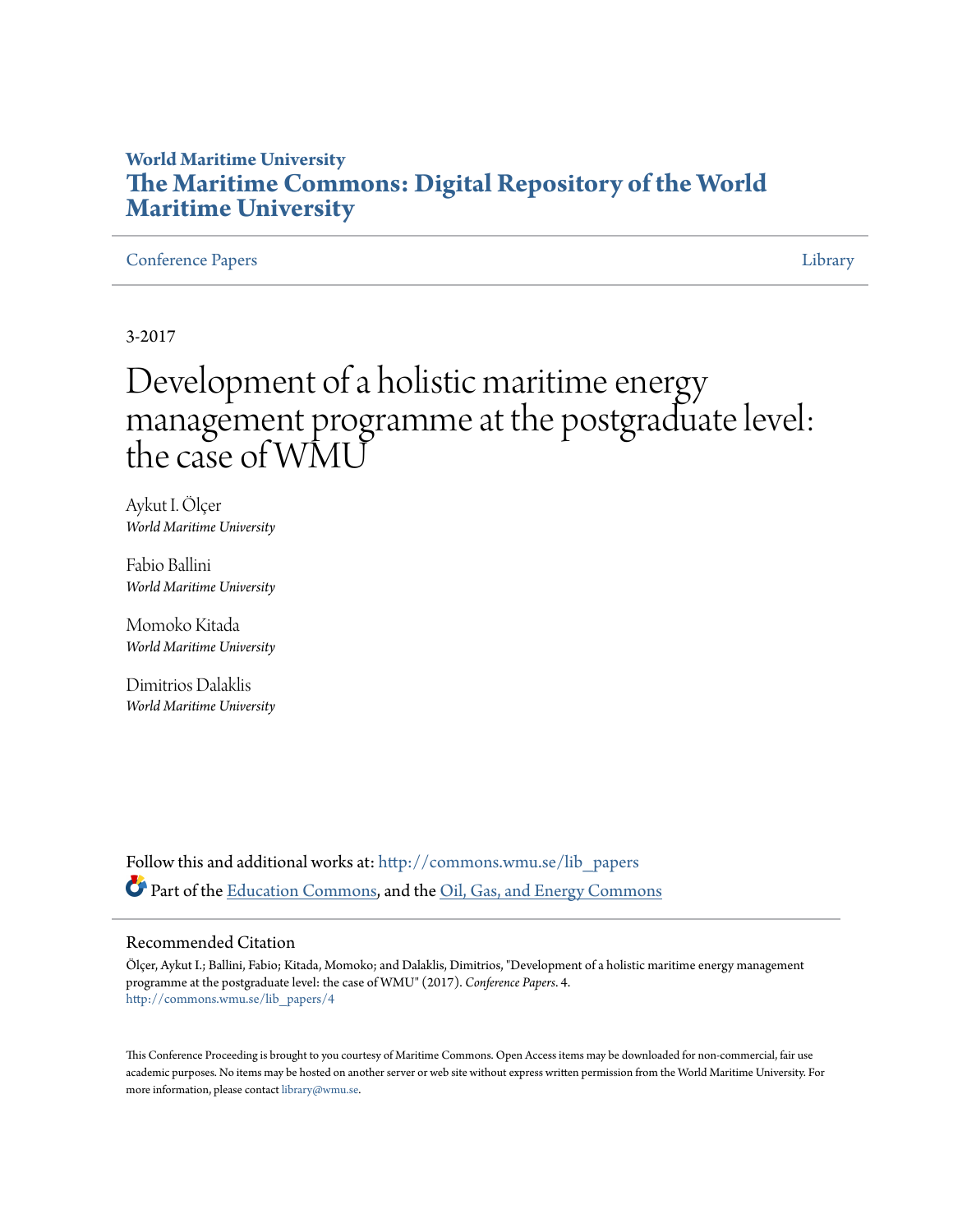# **DEVELOPMENT OF A HOLISTIC MARITIME ENERGY MANAGEMENT PROGRAMME AT THE POSTGRADUATE LEVEL: THE CASE OF WMU**

# **Aykut I. Ölçer, Fabio Ballini, Momoko Kitada, Dimitrios Dalaklis**

*Maritime Energy Management Research Group (MarEner) World Maritime University (SWEDEN)* 

### **Abstract**

Energy efficiency in shipping is regarded as one of the most urgent tasks to which the industry needs to respond. According to the 2014 International Maritime Organization's (IMO) Green-House Gas (GHG) Study, the average respective emissions from shipping accounted for approximately 3.1% of annual global CO2 during the period of 2007–2012. Mandatory technical and operational energyefficiency measures adopted via Annex VI of the International Convention for the Prevention of Pollution from Ships (MARPOL) entered into force on 1 January 2013. It is mandatory to implement the Energy Efficiency Design Index (EEDI) for certain types of new ships, as well as the Ship Energy Efficiency Management Plan (SEEMP) for all ships. In order to support uniform implementation and to promote technology transfer, it is vital to educate and train personnel in maritime energy management (MEM) throughout all IMO member states. Notwithstanding, such educational opportunities tend to be limited to technical and vocational levels, and there was no course to educate maritime energy management professionals at the postgraduate level until the World Maritime University (WMU) launched its Master of Science course in the specific field. From the motivations to energy efficiency to modern technology, safety and security, economics, human element, and operations research, the WMU MSc programme is pioneering to foresee the need of higher education for future maritime leaders. The analysis at hand puts forward an interdisciplinary approach to the course design and development in MEM; it also discusses the role of education to support the UN's sustainable development goals (SDGs).

Keywords: Maritime Energy Management, Education, Postgraduate level, Energy efficiency, Sustainable development.

# **1 INTRODUCTION**

l

Energy efficiency has been one of the core missions of modern shipping in addition to other important elements, such as safety, security, and environmental protection<sup>1</sup>. The International Maritime Organization's (IMO) conducted a study on Green-House Gas (GHG) in 2014, which revealed that the average respective missions from shipping accounted for approximately 3.1% of annual global CO2 emissions during the period of 2007–2012 [1]. The vast majority of the goods and resources which are found in the global market today are delivered by maritime transport. Therefore, the specific transport sector can make a significant impact on energy efficiency, being clearly able to influence at the global level. This responsibility of the industry under discussion was realised by the adoption of the Annex VI of the International Convention for the Prevention of Pollution from Ships (MARPOL). Through the specific legal toolbox, it is now an obligation to implement the Energy Efficiency Design Index (EEDI) for certain types of new ships, as well as the Ship Energy Efficiency Management Plan (SEEMP) for all ships.

With the existence of numerous complex technical specifications to the regulations under discussion, it is a rather self-explanatory fact that the maritime transport sector needs personnel with a very wide

 $1$  Each and every day, ships of different size and capabilities carry huge quantities of cargo and a very large number of passengers cost effectively, cleanly and safely. It is true that several maritime Conventions and Regulations stipulate both the operational environment and the training requirements for mariners/seafarers (with the importance and influence of MARPOL - International Convention for the Prevention of Pollution from Ships, STCW - Standards of Training Certification and Watchkeeping, SOLAS and the respective Codes (International Convention for the Safety of Life at Sea, including the ISPS - International Ship and Port Facility Security Code & ISM – International Safety Management Code), among others being well known within all members of the maritime community and many outsiders. For additional details see: M. Bauldauf, D. Dalaklis, A. Kataria, "Team Training in Safety and Security via Simulation: A Practical Dimension of Maritime Education and Training," *10th International Technology, Education and Development Conference* (International Academy of Technology, Education and Development (IATED), Valencia, Spain, 7 March, 2016.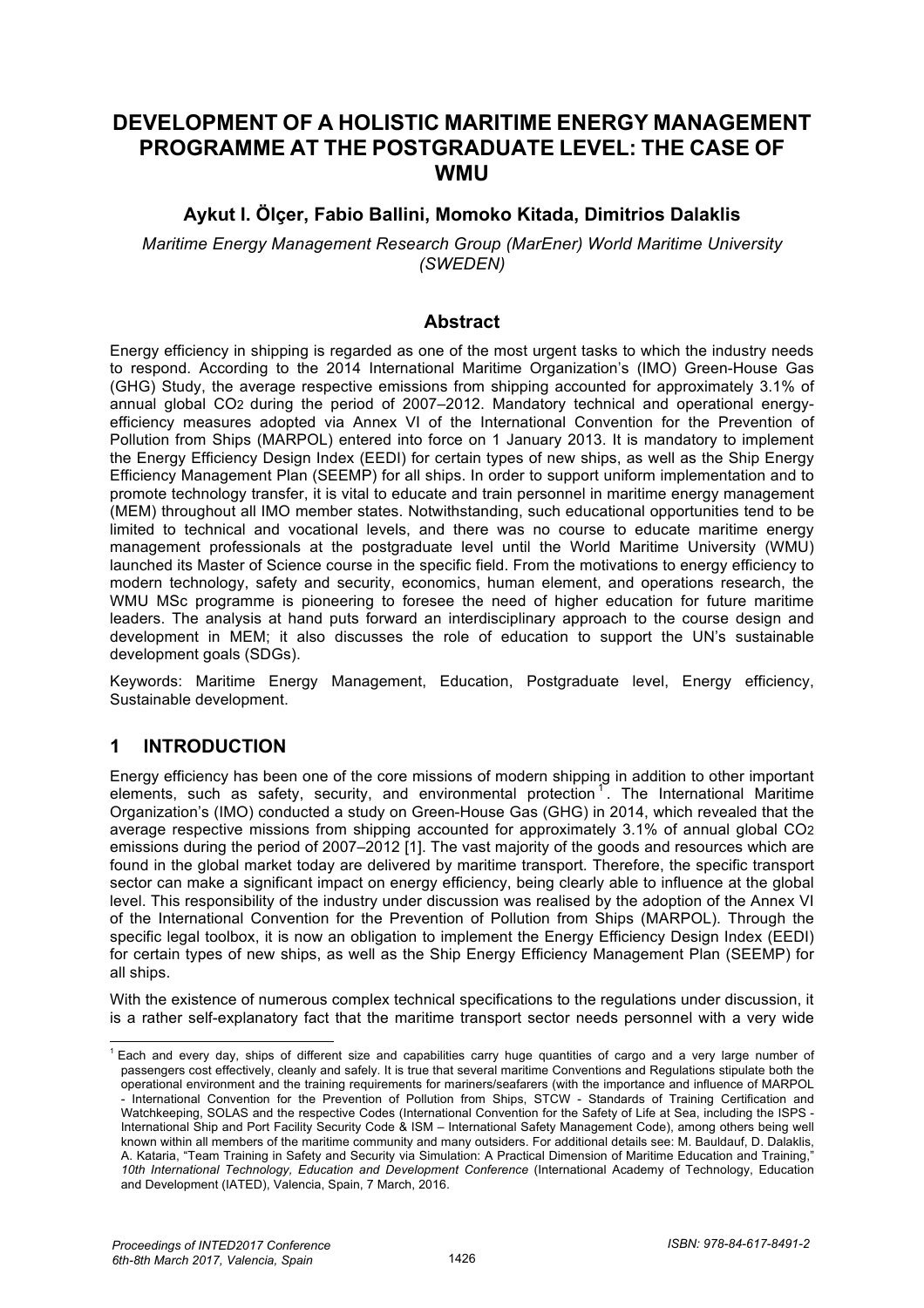domain of understanding: from technical and engineering matters to legal and management issues. When the maritime industry is dealing with extreme high demands of human resources in specific areas, such as energy efficiency, how can these people be educated and trained for the right type of the industry's needs? Maritime Education and Training (MET) has a crucial role in this respect in order to foresee such needs and provide proper education and training which would meet the expectation from the future labour market.

With the aim to keep the supply and demand of the personnel in the maritime energy management field balanced, the analysis at hand discusses the case of the World Maritime University (WMU) which recently launched a MSc programme on maritime energy management. Industry-driven motivations are not necessarily the main driving factors in this case, as the WMU's attempts to go beyond the scope of vocational education and training. The specific case highlights an interdisciplinary character in teaching and research activities within the emerging field of maritime energy management (MEM). In the current analysis, the role of education and its association with the maritime industry will be extensively discussed in line with supporting capacity building activities to achieve the UN's sustainable development goals (SDGs).

# **2 QUESTIONING THE ROLE OF TERTIARY EDUCATION**

Education is generally regarded as an investment for development both at individual and country levels. OECD countries spend 5.2% of their GDP in average on educational institutions from primary to tertiary education. This figure includes both public and private expenditure. In addition, approximately one third of the total expenditure goes to tertiary education; this indicates that the cost per student is the highest, due to the higher cost of tertiary level faculty and their research and development [2].

After compulsory education, it is up to individuals (or family) to decide whether a person will continue to learn at post-secondary education and even at higher education, including universities. Tertiary education costs a lot in many countries and has become a heavy burden to families who do not have well-paid, sustainable jobs. It is expected that a high investment cost to higher education should be paid off by accessing to a better job opportunity. In OECD countries, employment rates are better among the higher-educated and only 4.9% for the tertiary-educated are unemployed; at the same time, 12.4% of adults with below upper secondary education are facing troubles [3]. The fact that not all university graduates were employed after the graduation accelerates sensitivity among tertiary educational institutions about the climate of labour market and industrial needs to specific qualifications. Some highly educated graduates have been struggling to find a job which meets their academic degrees. This problem is not new and exists almost everywhere around the world.

One may observe the general trend of vocational education and training which traditionally focuses on technical vocational skills rather than theoretical knowledge; more emphasis is given on higher level of knowledge-based education. It is a transformation for many vocational training institutions to be more attractive in the labour market and increase the employability of their students, which directly affect their reputations and financial sustainability. In this context, it is more evident that within a university mission is not only to educate people, but to produce high-level research and simultaneously be as much interdisciplinary (not specialised in a single dimension) as possible. Research helps to update the knowledge to transfer towards existing students and fulfils the role of universities as a leading knowledge creator. An interdisciplinary nature of universities also benefits prosperous, talented young people to be exposed to various perspectives and values in different scholarships. However, it is not always straightforward to keep a university research-oriented and interdisciplinary because of its tradition, organisational culture, and management and leadership [4]. The current analysis discusses the case of WMU, especially its new MSc programme on maritime energy management, and how the programme was designed and developed in the scope of capacity building for sustainable development.

# **3 EDUCATION AS A MISSION: THE CASE OF WMU**

WMU in Malmö, Sweden is a postgraduate-level university established in 1983, by the International Maritime Organization (IMO), a specialized agency of the United Nations (UN). The aim of founding WMU is to further enhance the objectives and goals of IMO and to serve to the IMO member states around the world through education, research, and capacity building to ensure safe, secure, and efficient shipping on clean oceans. Education is therefore an important mission of WMU to build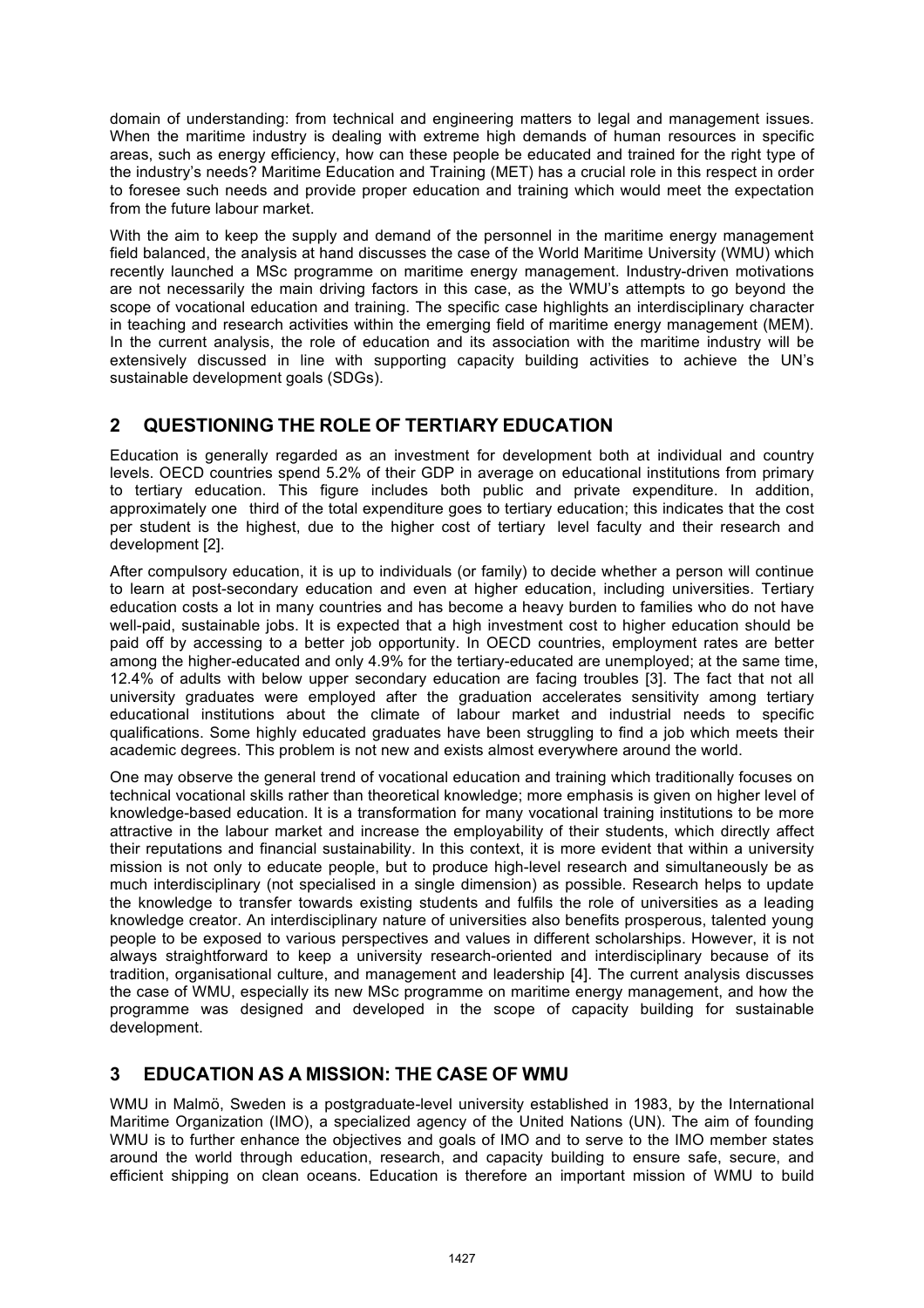capacity and more than 4,000 maritime professionals from 166 countries, mainly developing countries, graduated from WMU (Fig.1) [5]. Many of those graduates are now assigned to decision-making, influential positions in their organisations, and the WMU's alumni network is a true asset for them to work internationally and solve political and diplomatic problems at work.



*Fig.1: WMU Chancellor and IMO Secretary-General, Mr. Kitack Lim (WMU alumnus 1991), and WMU President, Dr. Cleopatra Doumbia-Henry, with the Class of 2016.*

WMU offers several core areas of subject streams in line with its mission of being the world centre of excellence in postgraduate maritime and oceans education, professional training and research, while building global capacity and promoting sustainable development. Those core areas are divided into seven different specialisation courses under the common degree of MSc in Maritime Affairs. They are:

- − Maritime Education & Training (MET);
- − Maritime Energy Management (MEM);
- − Maritime Law & Policy (MLP);
- − Maritime Safety & Environmental Administration (MSEA);
- − Ocean Sustainability, Governance and Management (OSGM);
- − Port Management (PM); and
- − Shipping Management & Logistics (SML)

Among those, both the "Maritime Energy Management (MEM)" and the "Ocean Sustainability, Governance and Management (OSGM)" are newly introduced in 2016. While the OSGM specialisation was transformed from the previous similar course, the MEM specialisation was completely new at WMU. In addition, such courses focusing on maritime energy management at a postgraduate level are non-existent around the world. In this respect, WMU foresaw the need in managing energy efficiency in global maritime industries.

The WMU's mission also includes providing an international focus and forum for networking and collaboration on critical issues and developments in maritime transportation worldwide. For this purpose, in January 2017, WMU hosts the International Conference on Maritime Energy Management (MARENER 2017), covering a range of themes, from regulatory framework to energy efficient ship design and operation, energy management in ports and shipyards, economics, social and human dimensions, theoretical aspects, alternative fuels and marine renewable energy, and offshore and ocean energy. These themes speak by themselves an interdisciplinary nature of the MEM specialisation programme at WMU.

### **4 DESIGNING AN INTERDISCIPLINARY ACADEMIC PROGRAMME**

In specialised universities, such as WMU, it is not always easy to design an interdisciplinary academic programme. In the case of WMU which has been serving as the world's leading maritime university, its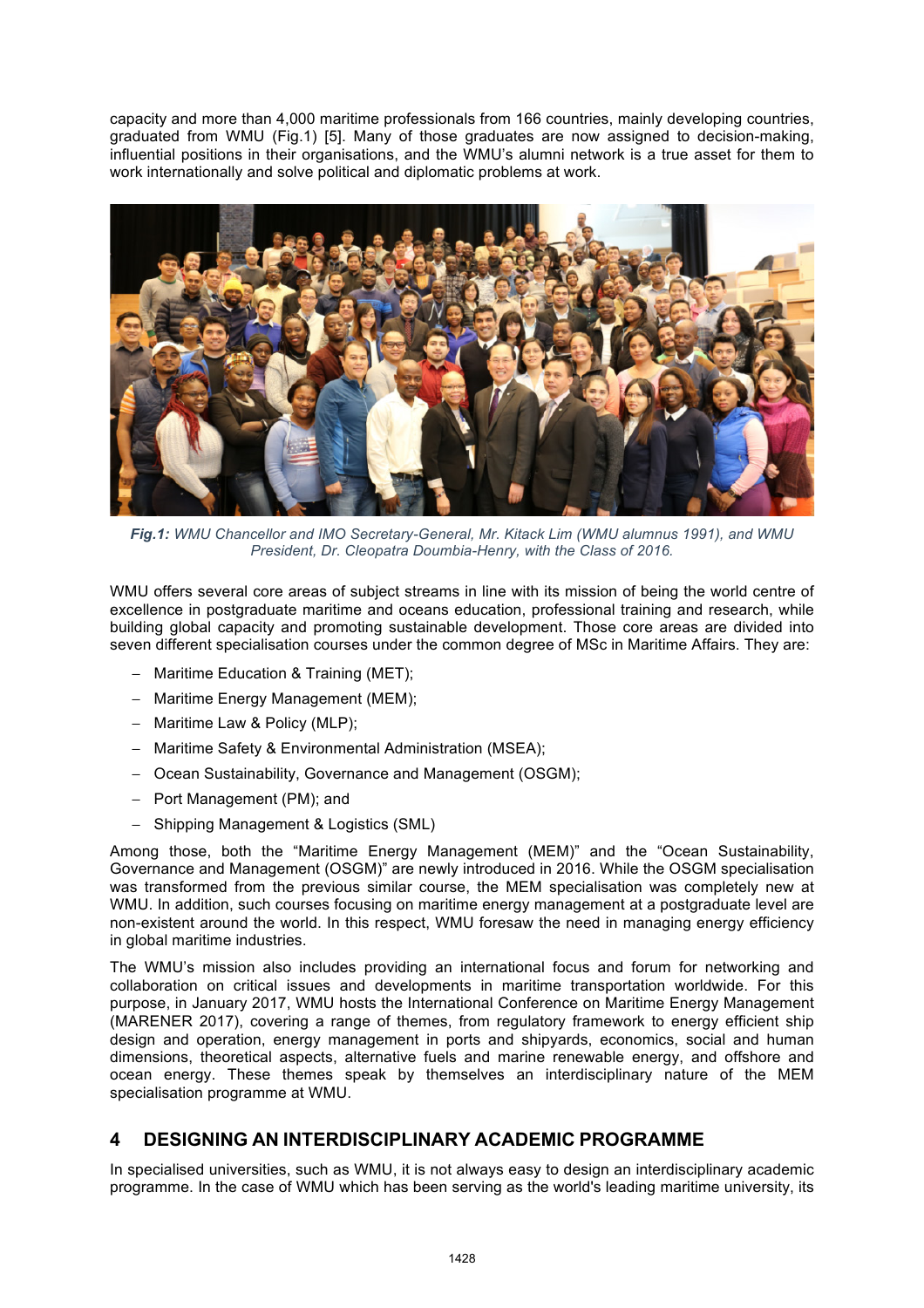unique history of being established by the UN's specialised agency, IMO, brands WMU as a prestigious institution, especially among the developing countries. Various stakeholders, including the mother organisation (i.e., IMO), donors, governing boards, and students and their families can also affect how WMU is presented. In addition, the organisational culture and traditions are known as an influential factor in managing academic activities in schools as well as impacting on students' performance [6].

When the Maritime Energy Management (MEM) specialisation was proposed at WMU in 2013, there was an increasing interest in developing a new direction of the university in order to effectively contribute to the UN's goals, namely the Millennium Development Goals (MDGs) and the forthcoming Sustainable Development Goals (SDGs). While MDGs failed to address the impact of energy in developing and sustaining human activities, it was a sensible decision that SDGs include the Goal 7: "Ensure Access to Affordable, Reliable, Sustainable and Modern Energy for All" [7], which has raised the concern of how the maritime transport industry can contribute by implementing energy efficiency (see Fig.2). In fact, the theories and practices in maritime energy management are much advanced in developed countries, especially Europe. By offering a postgraduate degree in maritime energy management to the WMU students who mainly come from developing countries, which need technical assistance in order to build capacity in their countries. Hence, the establishment of the MEM specialisation at WMU meets its mandate and missions as a UN organisation.

# **SUSTAINABLE DEVELOPMENT GOAL 7**

Ensure access to affordable, reliable, sustainable and modern energy for all



#### **GOAL 7 TARGETS**

#### $7.1$

By 2030, ensure universal access to affordable, reliable and modern energy services

#### $7.2$

By 2030, increase substantially the share of renewable energy in the global energy mix

#### $7.3$

By 2030, double the global rate of improvement in energy efficiency

#### $7.a$

By 2030, enhance international cooperation to facilitate access to clean energy research and technology, including renewable energy, energy efficiency and advanced and cleaner fossil-fuel technology, and promote investment in energy infrastructure and clean energy technology

### $7.b$

By 2030, expand infrastructure and upgrade technology for supplying modern and sustainable energy services for all in developing countries, in particular least developed countries, small island developing States, and land-locked developing countries, in accordance with their respective programmes of support

# *Fig.2: UN's Sustainable Development Goal 7*

*Source: Division for Sustainable Development, UN-DESA, https://sustainabledevelopment.un.org/sdg7*

Within the framework of UN's SDGs, the MEM specialisation must have accommodated interdisciplinary characters. Energy management as well as maritime transport systems can be extremely technical and of an "engineering" character. However, it requires policy makers, decision makers, safety and security specialists, economists, and even sociologists to support energy efficiency technology in the sector for effective implementation. Both internal and external contributors to the MEM specialisation include a wide range of experts and professionals from different disciplines mentioned above.

The total length of the WMU's MSc programme in Malmo campus is 14 months. It starts with general maritime subjects, including laws and regulations, economics, leadership and management with all the other. Regardless of their enrolled specialisations, approximately 130 of all the students start those general subjects together. After the first term, students are divided by specialisation and the curriculum focusing on maritime energy management starts from here for seven and a half months. During this period, students study seven modules: [EGY 101] Energy and Maritime Industry; [EGY 102] Energy-Efficient Ship Design and Operation; [EGY 103] Energy Management in Maritime Onshore Facilities; [EGY 104] Alternative Fuels and Marine Renewable Energy; [EGY 105] Human Element and Economics of Energy Management; [EGY 106] Maritime Energy Management and Operational Research; and [EGY 107] Applied Energy Research. These modules cover an interdisciplinary scope of different subjects; in other words, based on essential knowledge of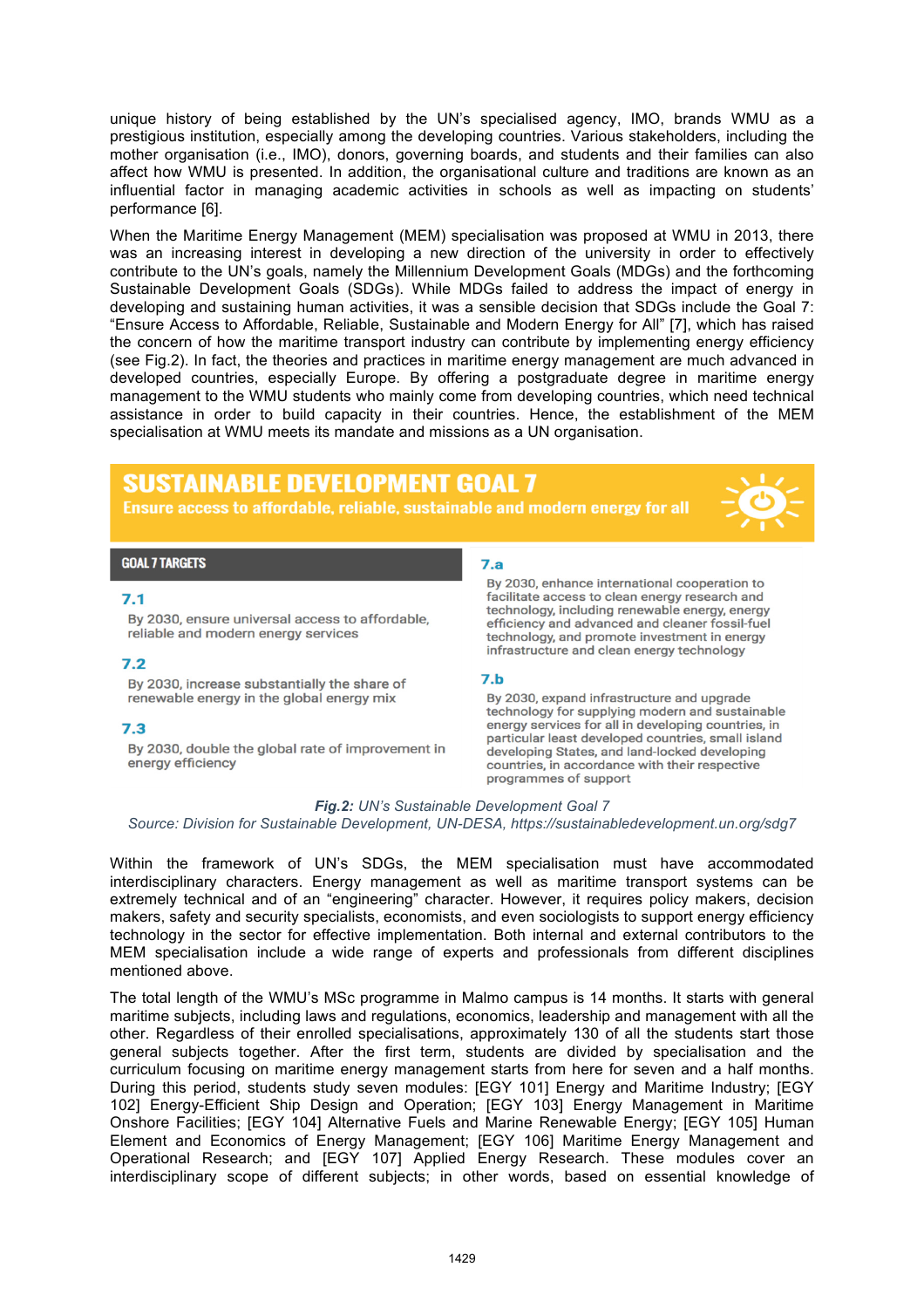technology and engineering science, the course will make the students prepare for leading and managing changes in maritime energy.

In addition, the unique selling point of the WMU's MEM specialisation programme is field studies in which students visit various professional sites, relating to their specialised topics. For example, the MEM field studies in the academic year of 2016-2017 include Italy, Finland, Turkey and United Kingdom where students can visit port, shipyard, shipping company, maritime administration, coast guard, maritime university, UN organisations (e.g., IMO and Food and Agriculture Organization (FAO)) as well as traveling by sea and experiencing first-hand the energy efficient operation of a ship. Needless to say, these on-site experiences help to transform the students' theoretical knowledge to more practical and applicable one. Throughout the field studies, students will see, hear, smell, touch, and possibly taste different flavour and perspectives of stakeholders and their relationships in a big picture. The host countries and organisations to the MEM field studies benefit the students' visit as well, because the students will remember the services and know-how that they have learned during the visits, and when the graduates are posted in decision-making positions of their countries in the future, there may be a return for possible investment and business cooperation. Such a long-term relationship between WMU and the industry stakeholders is being leveraged for maximum results in capacity building in the field of maritime affairs, including maritime energy management.

The MEM specialisation is therefore a comprehensive package for students and other stakeholders to ensure the support to the realisation of SDG 7. This has been done not only by teaching but also by research. The Maritime Energy Management Research Group (MarEner) serves as a leading team to conduct research and consultancy in the area of maritime energy management, for example, the EU Marco Polo project<sup>2</sup>, the GoLNG project<sup>3</sup>, the International Association of Maritime Universities (IAMU) research project<sup>4</sup>, and so on. These research experiences feed back into the existing MEM specialisation curriculum in the form of [EGY 107] Applied Energy Research.

# **5 APPLIED ENERGY RESEARCH FOR CAPACITY BUILDING**

The module called [EGY 107] Applied Energy Research offers a unique experience of practical research design and practice for the MEM specialisation students in their early research career. The MEM specialisation believes that research is the main tool for capacity building and knowledge creation, especially in the students' local contexts. The majority of literature and reports relating to energy efficiency in the maritime sector has been published in so-called developed countries, however it is equally important to understand how the other countries, especially developing countries, deal with the same problem of maritime energy management by proper scientific methods. This view is supported by the UN's SDG 7.a, stating that 'by 2030, enhance international cooperation to facilitate access to clean energy research and technology, including renewable energy and energy efficiency and advanced and cleaner fossil-fuel technology, and promote investment in energy infrastructure and clean energy technology [8].'

Unlike other modules which progress one by one, the total of four weeks in the module of Applied Energy Research come in between the other modules to enhance the students' learning curve.

l  $^2$  On The Mos Way Network (OTMW-N) is European Commission (EC) co-funded project under the Marco Polo II Call 2013. It is a Common Learning Action coordinated by the University of Strathclyde (UoS) from UK. The project team includes also the City of Glasgow College (CGC) from UK; the University of Genoa (UniGE), and La Spezia Port Authority (LSPA) from Italy; Ocean Finance (OF) and Environmental Protection Engineering S.A. (EPE) from Greece and the WMU located in Sweden. The original duration of the project was 18 months from 1 May 2014 to 31 October 2015. http://www.onthemosway.eu/onthemoswaynetwork/

<sup>&</sup>lt;sup>3</sup> Within the Baltic Sea Region, the Interreg project "GoLNG", will provide a strategy for a smoother and more efficient use of LNG as a fuel for transport; the aim is to enable blue transport corridors in the region.This will be done by investigating transport flows and LNG infrastructure developments; researching and putting forward ways to improve the wider transport chain by incorporating all available transport modalities as well as enlarging the number of entities/industries that can benefit from the use of LNG will also take place. The strategy under discussion will further provide LNG stakeholders with a knowledge base on policies and regulation as well as on technological standards, and describe well-functioning solutions and business models already present in the transport sector of the region. See also www.golng.eu, accessed January 2017.

<sup>4</sup> IAMU 2014 Research Project titled "Improving Energy Efficiency of Ships through Optimisation of Ship Operations" was conducted by the Istanbul Technical University (ITU) and WMU. The purpose of this project is to create a mechanism and develop a Decision Support System (DSS), which is to monitor the energy consumption on a real-time basis and to optimise it through a real-time decision support system that will help improve the energy efficiency of ship operations within SEEMP. For more information, see O.Arslan, E. B. Besikci, "Improving Energy Efficiency of Ships through Optimisation of Ship Operations," IAMU 2014 Research Project, No. 20140301, Tokyo: IAMU, 2015. Retrieved from http://iamu-edu.org/wpcontent/uploads/2014/06/20140301-ITUMF.pdf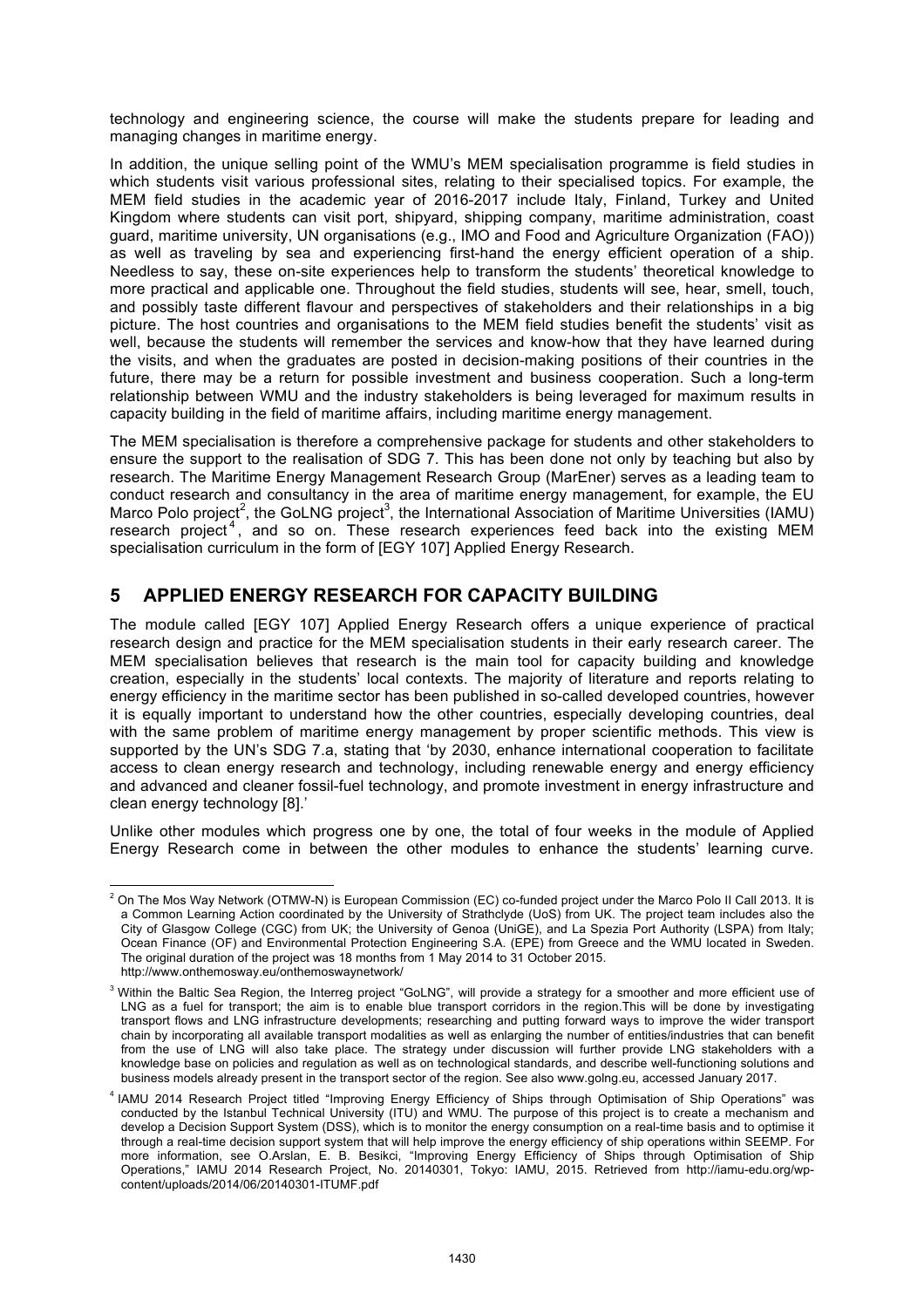Experts, mostly external professionals, in different maritime energy topic areas give lectures and engage with the students each week. While the students write a weekly report, they also form groups of 3 or 4 students which collaboratively develop a research design over time and make a group presentation, and eventually write a joint research article. The MEM teachers act as tutors and coaches to support the process of learning. Finally, the students will peer-review the other group's research article and exercise how to make a critical analysis and provide effective feedback to peers.

From a pedagogical viewpoint, the tasks and assignments which students undertake will enhance active learning by 'reading, writing, discussing and being engaged in solving problems [9].' Multiple roles that students play during the module are also stimulating their interest and involvement. For example, they act as reporters (to write a weekly report); co-authors (to write a joint research article); presenters (to make a presentation at an in-house seminar); and scientific reviewers (to write a critical peer-review to the others' work).

In addition, in order to support the pedagogical process designed in the module of Applied Energy Research, the MEM teachers provide generalised feedback in the early stage of students' activities and make them diagnostic about their research problems. The research show that generalised feedback in the early stage of learning a new concept can be effective [\[10\]](https://www.researchgate.net/publication/225160344_Evaluating_and_improving_adaptive_educational_systems_with_learning_curves?el=1_x_8&enrichId=rgreq-0197bb5ad2df6e267ff96428ee7bc4c7-XXX&enrichSource=Y292ZXJQYWdlOzMxNTM1MjUyNztBUzo0NzM4OTA2MTE4MzA3ODRAMTQ4OTk5NTczNDIyMw==). The role of teachers here is to guide the students to approach the problem scientifically and build confidence in their arguments. In the later stage of writing up a research article, teachers help facilitate the students' learning in a seminar as well as in more personalised coaching, depending on the strengths and weaknesses of each student.

Building a research capacity will never be a quick process. The WMU's MEM specialisation, however, attempts to provide the first set of training to the students so that in a long term, it is believed to start building a research capacity and even global research network in the area of maritime energy management. WMU's effort to establish a global research network is also made in the form of hosting the MARENER 2017 conference, mentioned earlier in the section 3.

# **6 CONCLUSION**

Today, sea-going vessels are the most important means of transport; associated statistics indicate that about 90% of the total volume of global trade is borne exclusively, or at least partially, by sea [11]. It is crucial to emphasise the fact that operations taking place within the wider maritime transport domain are very demanding endeavours and quite often associated with rather high risks; the level of safety at sea is clearly depending heavily upon the professionalism and competence levels of seafarers. The key to maintaining a safe shipping industry and preserving the marine environment lies in all seafarers across the world possessing high standards of competence and therefore fulfilling effectively their duties on-board their vessels.

Maritime Education and Training (MET) activities hold a pivotal role in the preparation of seafarers in order to safely and effectively respond to the operational requirements at sea. The development of a holistic post-graduate level programme on maritime energy management at WMU is in line with its clear mission to support the IMO member states to prepare for the realisation of SDG 7 and other associated goals, such as SDG 4 (equality in education); SDG 9 (industry, innovation, and infrastructure); SDG 13 (climate action); SDG 14 (sustainable use of oceans and marine resources); and SDG 17 (global partnership). The range of relevant UN goals can be even more expanded in the future when the MarEner research group grows and build more capacity in teaching and research networks. There is a huge potential in the area of maritime energy management, having attracted 17 students who successfully enrolled from all around the world in the academic year of 2016-2017.

Education is a long-term investment in many countries. Emerging needs from the industry and labour market should be captured in a timely manner and educational sectors can be more proactive than reactive to respond to the future of young people. In this respect, the WMU's MEM specialisation and its research group, MarEner, are the first step to start making a change and building capacity in the area of maritime energy management, without leaving anyone behind.

# **REFERENCES**

- [1] IMO, "Third IMO Greenhouse Gas Study 2014," 2014.
- [2] OECD, "Education at a Glance 2016: OECD Indicators," 2016.